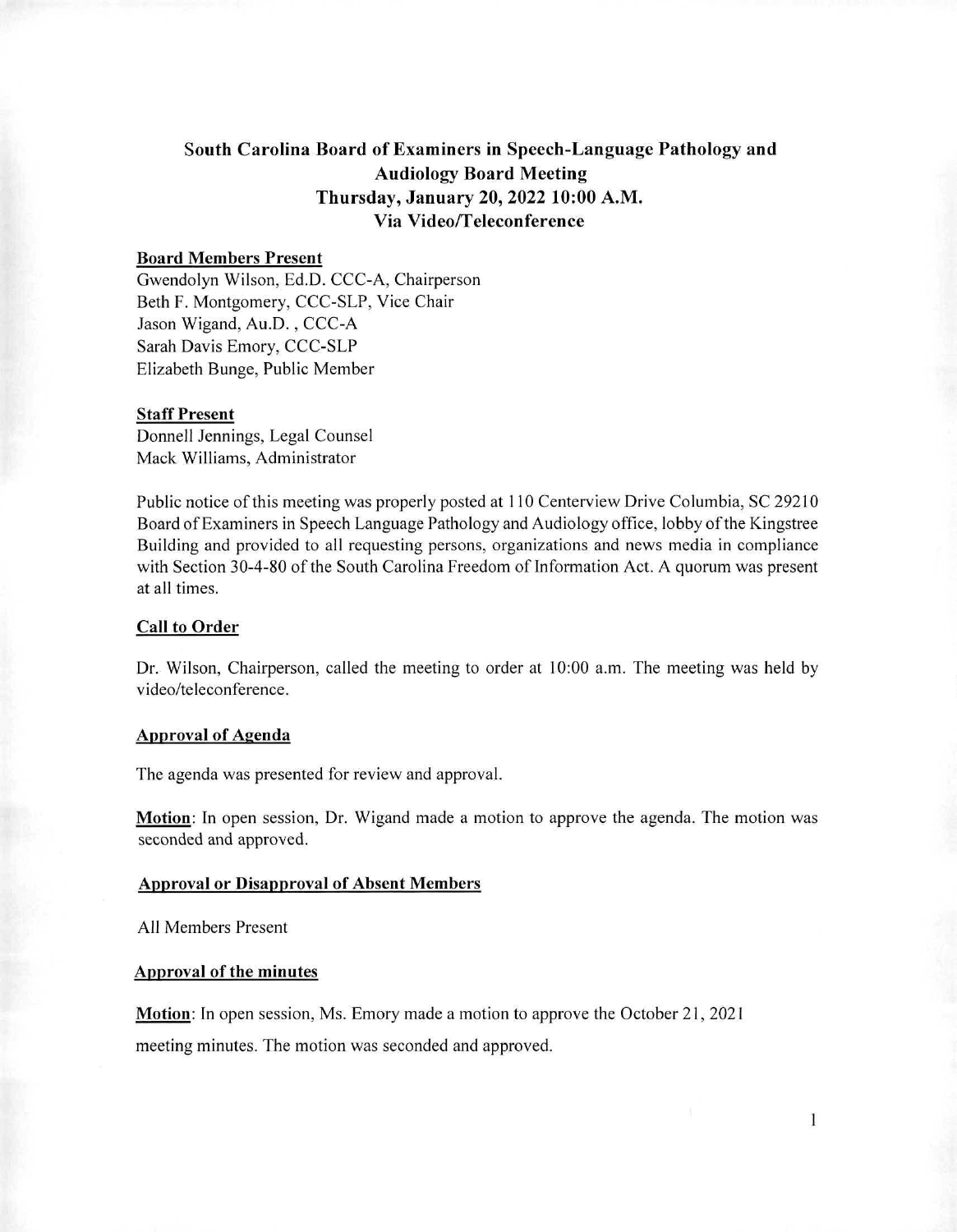## **Administrative Reports**

**Office of Investigations Report:** Ms. Amanda Branham, Office of Investigations Chief presented the OIE statistical report and training report. The Board accepted the reports as information.

Ms. Branham presented the IRC report to the Board. There were no cases submitted.

**Office of Disciplinary Counsel (ODC) Report:** Mr. Jennings Advice Council, presented the ODC statistical report to the Board. The Board accepted the report as information.

**Finance Report:** Mr. Williams presented the finance report to the Board. The Board accepted the report as information.

### **Application Hearings**

**Olivia Goodman:** Ms. Goodman made a personal appearance before the board by WebEx video conferencing and was represented by J. Stringer Esq. The purpose of the hearing was to determine if a license to practice as a speech pathology assistant should be granted.

**Motion:** In open session, Ms. Bunge made a motion to go into executive session to receive legal advice from counsel regarding the application. The motion was seconded and approved.

**[Executive Session]** No votes were taken in executive session

**Motion.** In open session, Ms. Montgomery made a motion to come out of executive session. The motion was seconded and approved.

**Motion:** In open session, Ms. Montgomery made a motion to approve the application for Ms. Goodman as a speech language pathology assistant based on the documentation from Shaw University indicating the 100 clock hours were completed within the bachelor's degree program. The motion was seconded and approved.

**Allison Stuck:** Ms. Stuck made a personal appearance before the board by WebEx video conferencing and was not represented by legal counsel. The purpose of the hearing was to determine if a license to practice Speech Language Pathology should be granted.

**Motion:** In open session, Dr. Wigand made a motion to go into executive session to receive legal advice from counsel regarding the application. The motion was seconded and approved.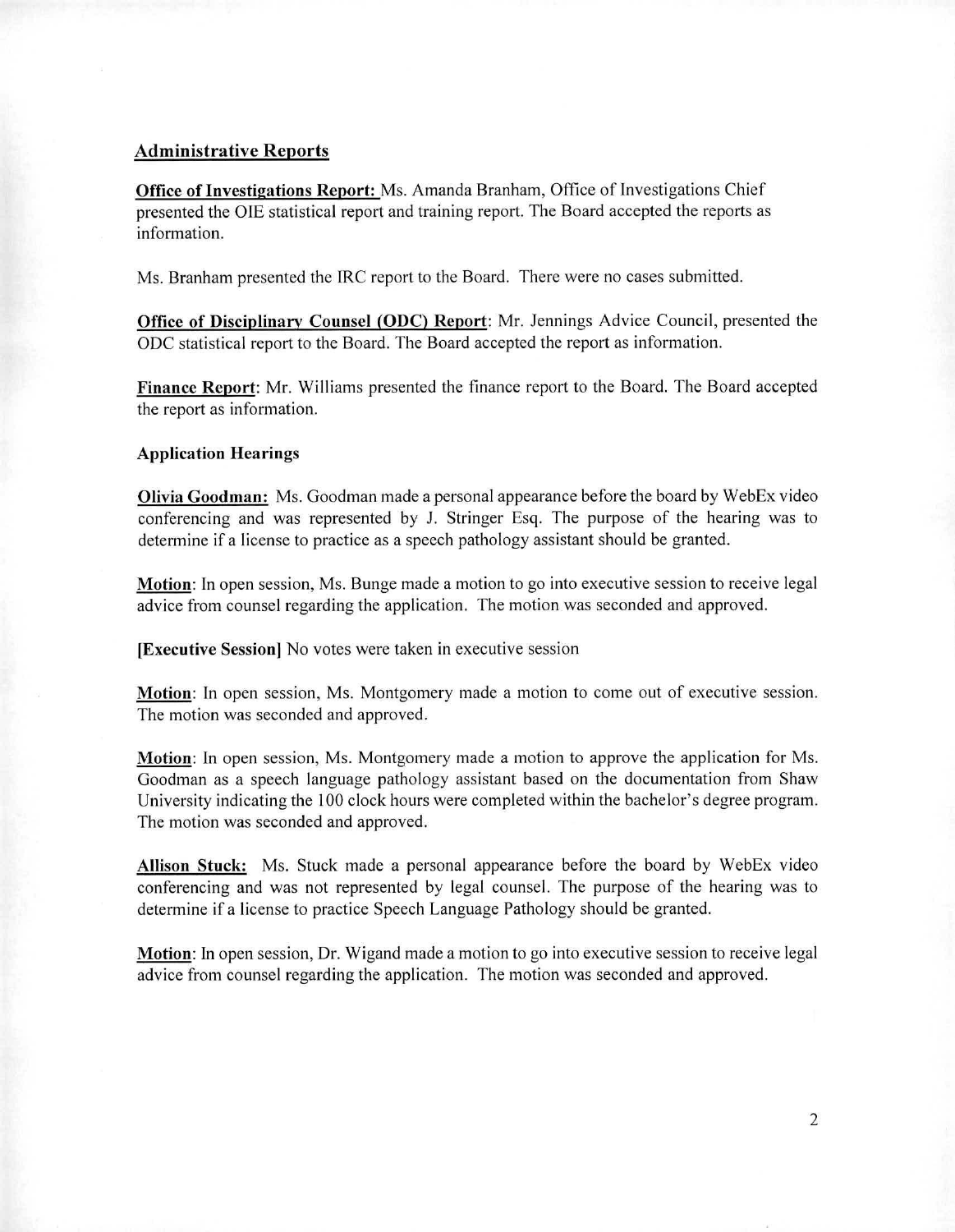**[Executive Session]** No votes were taken in executive session [11:26am-11:47am]

**Motion:** In open session, Ms. Emory made a motion to come out of executive session. The motion was seconded and approved.

In open session, the Board asked the applicant additional questions.

**Motion: In** open session, Ms. Montgomery made a motion to go into executive session to receive legal advice from counsel regarding the application. The motion was seconded and approved.

**[Executive Session]** No votes were taken in executive session [11:56am-12:09pm]

**Motion:** In open session, Ms. Emory made a motion to come out of executive session. The motion was seconded and approved.

**Motion:** In open session, Ms. Bunge made a motion to approve the application for the speech language pathology license. The motion was seconded and approved.

**Ellie Schanbacher:** Ms. Schanbacher made a personal appearance before the board by WebEx video conferencing and was not represented by legal counsel. The purpose of the hearing was to determine if a license to practice as a speech language pathology assistant should be granted.

**Motion:** In open session, Dr. Wigand made a motion to go into executive session to receive legal advice from counsel regarding the application. The motion was seconded and approved.

**[Executive Session]** No votes were taken in executive session [12:39pm-1:01pm]

**Motion:** In open session, Dr. Wigand made a motion to come out of executive session. The motion was seconded and approved.

**Motion:** In open session, Ms. Emory made a motion to grant the speech language pathology assistant license. The motion was seconded and approved.

#### **Discussion Items**

**Legislative Update:** Mr. Jennings updated the Board on the Proposed Regulations.

#### **2022 Board Election of Officers:**

**Motion:** In open session, Ms. Emory made a motion to nominate Dr. Wilson as Chair and Ms. Montgomery as Vice Chair. The motion was seconded and approved.